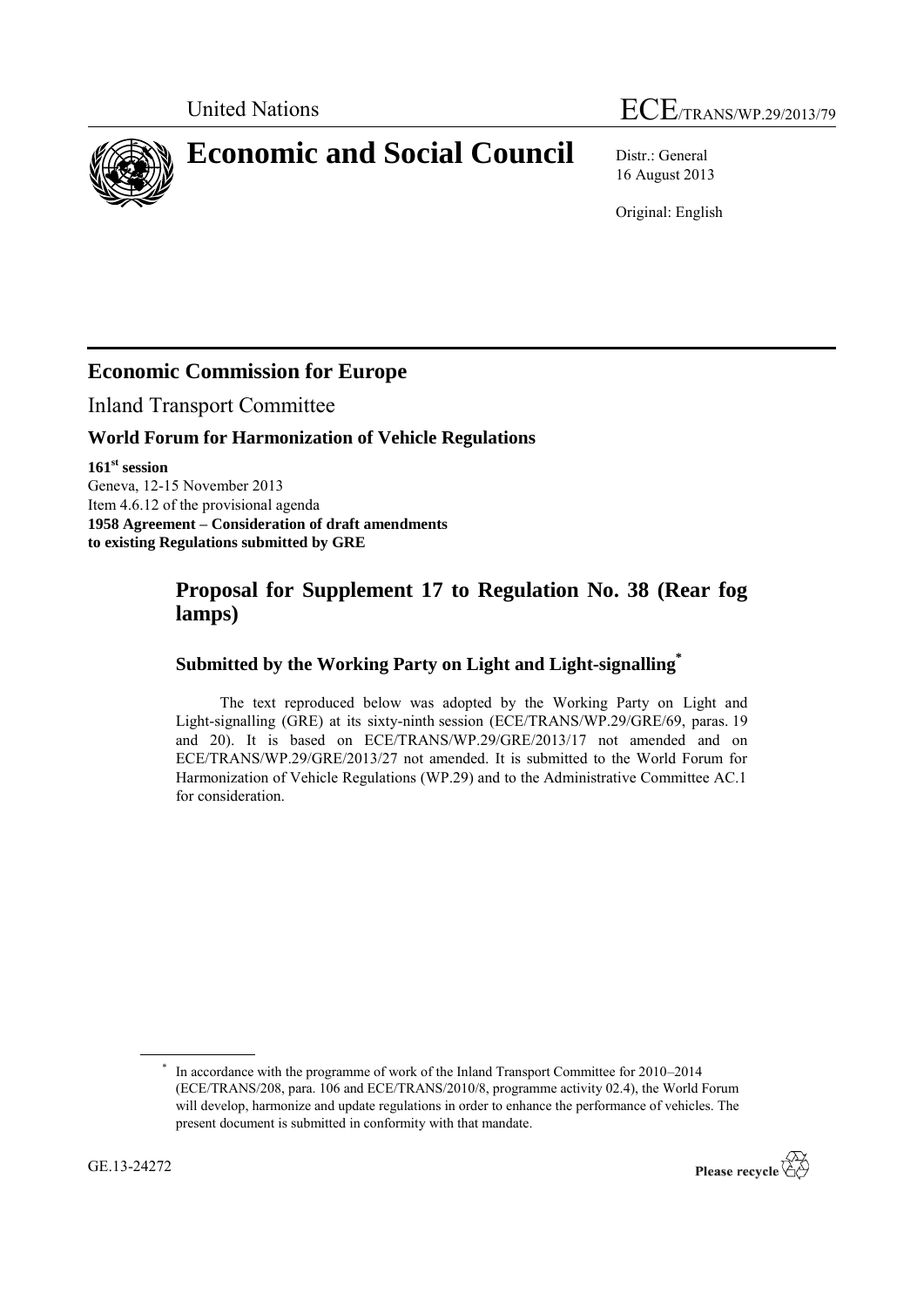*Insert a new paragraph 2.2.4.*, to read:

"2.2.4. In the case of a non-replaceable filament lamp(s) or light source module(s) equipped with non-replaceable filament lamp(s): the documents according to paragraph 5.6. of this Regulation."

*Insert a new paragraph 5.6.*, to read:

"5.6. In the case of non-replaceable filament lamp(s) or light source module(s) equipped with non-replaceable filament lamp(s), the applicant shall annex to the type approval documentation a report (by the light source manufacturer indicated in the type approval documentation), acceptable to the Authority responsible for type approval, that demonstrates compliance of these non-replaceable filament lamp(s) with the requirements as specified in paragraph 2.11. of IEC 60809, Edition 3."

*Paragraph 10.1.* amend to read*:*

"10.1. Rear fog lamps shall be so manufactured as to conform to the type approved under this Regulation.

> The compliance with the requirements set forth in paragraphs 6. and 9. above shall be verified as follows:"

*Paragraph 10.2. (former)*, renumber as paragraph 10.1.1.

*Paragraph 10.3. (former)*, renumber as paragraph 10.1.2.

*Paragraph 10.4. (former)*, renumber as paragraph 10.2.

*Insert a new paragraph 10.3,* to read:

"10.3. In the case of non-replaceable filament lamp(s) or light source module(s) equipped with non-replaceable filament lamps, a report (by the light source manufacturer indicated in the type approval documentation) shall demonstrate compliance of these non-replaceable filament lamp(s) with lifetime requirements and, in the case of colour coated filament lamps, also with colour endurance requirements, as specified in paragraph 2.11. of IEC 60809, Edition 3."

*Annex 4, paragraphs 1.2. to 1.3.,* amend to read:

- "1.2. With respect to photometric performances, the conformity of mass-produced lamps shall not be contested if, when testing according to paragraph 7. of this Regulation, the photometric performances as set forth in paragraph 6. of this Regulation of any lamp chosen at random and equipped with a standard light source, or when the lamps are equipped with non-replaceable light sources (filament lamps or other), and when all measurements are made at 6.75 V, 13.5 V or 28.0 V respectively:
- 1.2.1. No measured value deviates unfavourably by more than 20 per cent from the values prescribed in this Regulation.
- 1.2.2. In the case of a direction indicator equipped with a replaceable light source, if results of the test described above do not meet the requirements, tests shall be repeated using another standard light source.
- 1.3. With respect to colorimetric performance, the requirements set out in paragraph 9. of this Regulation shall be complied with."

*Annex 4, insert a new paragraph 1.4.*, to read:

"1.4. In the case of non-replaceable filament lamp(s) or light source module(s) equipped with non-replaceable filament lamps, at any conformity of production check: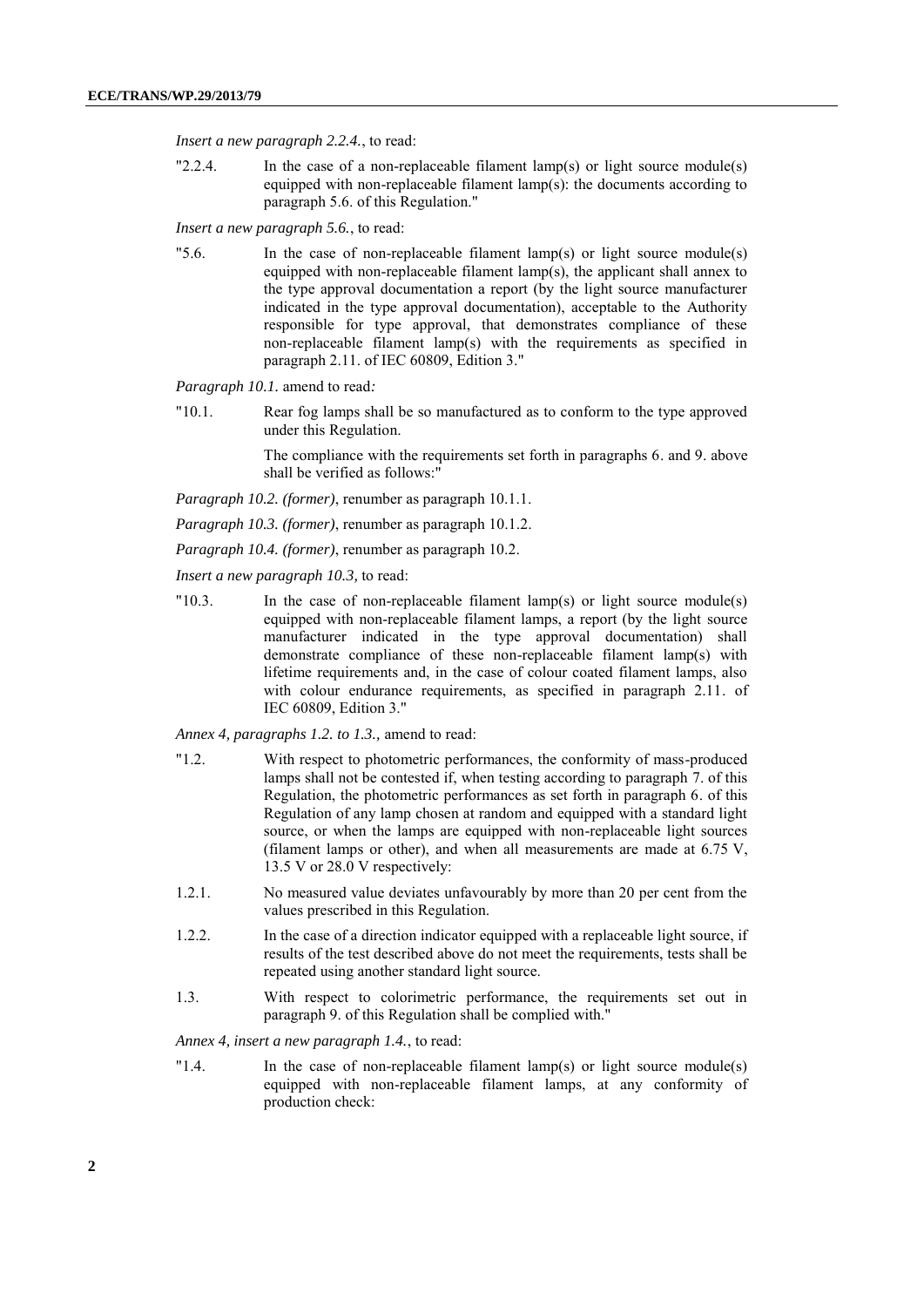- 1.4.1. The holder of the approval mark shall demonstrate the use in normal production and show the identification of the non-replaceable filament lamp(s) as indicated in the type approval documentation;
- 1.4.2. In the case where doubt exists in respect to compliance of the nonreplaceable filament lamp(s) with lifetime requirements and/or, in the case of colour coated filament lamps, with colour endurance requirements, as specified in paragraph 2.11. of IEC 60809, Edition 3, conformity shall be checked (by the light source manufacturer indicated in the type approval documentation) as specified in paragraph 2.11. of IEC 60809, Edition 3."

*Annex 5,* amend to read:

#### **"Annex 5**

#### **Minimum requirements for sampling by an inspector**

- 1. General
- 1.1. The conformity requirements shall be considered satisfied from a mechanical and a geometric standpoint, in accordance with the requirements of this Regulation, if any, if the differences do not exceed inevitable manufacturing deviations.
- 1.2. With respect to photometric performances, the conformity of mass-produced lamps shall not be contested if, when testing according to paragraph 7. of this Regulation, the photometric performances as set forth in paragraph 6. to this Regulation of any lamp chosen at random and equipped with a standard light source, or when the lamps are equipped with non-replaceable light sources (filament lamps or other), and when all measurements are made at 6.75 V, 13.5 V or 28.0 V respectively:
- 1.2.1. According to the requirements in paragraph 1.2.1. of Annex 4 to this Regulation are met.
- 1.2.2. In the case of a lamp equipped with a replaceable light source, if results of the test described above do not meet the requirements, tests on lamps shall be repeated using another standard light source.
- 1.2.3. Lamps with apparent defects are disregarded.
- 1.3. The chromaticity coordinates shall be complied with when tested under the conditions of paragraph 7. of this Regulation.
- 2. First sampling

In the first sampling four rear fog lamps are selected at random. The first sample of two is marked A, the second sample of two is marked B.

2.1. The conformity of mass-produced rear fog lamps shall not be contested if the deviation of any specimen of samples A and B (all four lamps) is not more than 20 per cent.

> In the case, that the deviation of both lamps of sample A is not more than 0 per cent, the measurement can be closed.

2.2. The conformity of mass-produced rear fog lamps shall be contested if the deviation of at least one specimen of sample A or B is more than 20 per cent.

> The manufacturer shall be requested to bring his production in line with the requirements (alignment) and a repeated sampling according to paragraph 3. below shall be carried out within two months' time after the notification. The